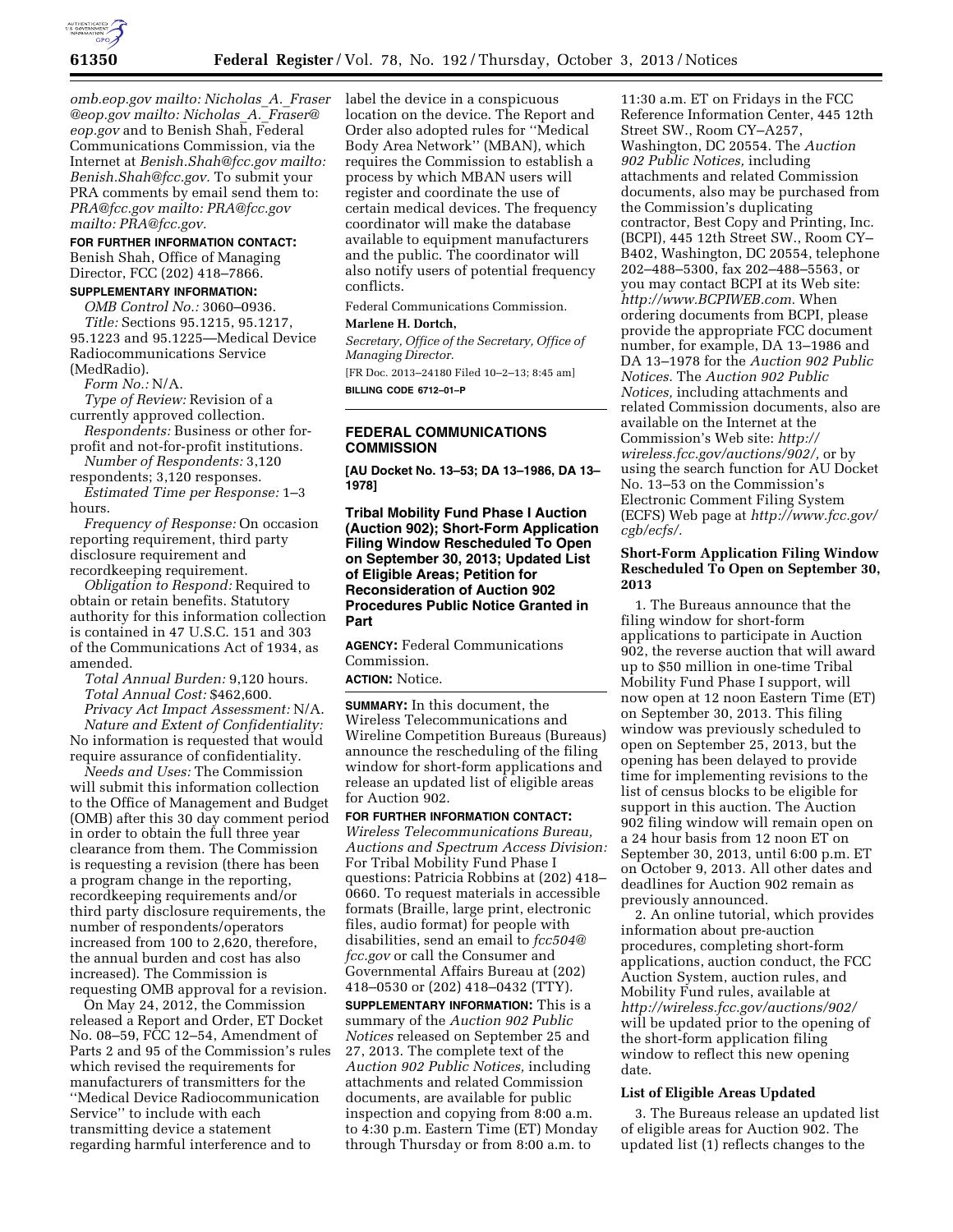eligible areas for Auction 902 based on authorizations of support and default determinations from the initial auction of Mobility Fund Phase I support (Auction 901), and (2) incorporates 40 additional census blocks in northwestern New Mexico based on a partial grant of a petition for reconsideration.

4. The updated list of bidding areas is released as Attachment A to the *Auction 902 Public Notice* released on September 27, 2013. An updated version of the file containing detailed information about the census blocks of all of the bidding areas is available on the Auction 902 Web site at *[http://](http://wireless.fcc.gov/auctions/902) [wireless.fcc.gov/auctions/902.](http://wireless.fcc.gov/auctions/902)* 

#### **Changes Based on Auction 901 Authorizations and Defaults**

5. The eligible areas for Tribal Mobility Fund Phase I (Auction 902) have been updated to reflect Auction 901 support authorizations and default determinations. In the list of bidding areas released with the *Auction 902 Procedures Public Notice,* 78 FR 56875, September 16, 2013, the Bureaus identified with an asterisk the items with one or more census blocks that were the subject of a winning bid in Auction 901 for which the relevant long-form application remained pending. The Bureaus explained that, if any winning bids from Auction 901 covering blocks that would otherwise be eligible for Auction 902 could not be authorized prior to Auction 902, then such eligible blocks would be made available in the auction. The Bureaus explained that they would exclude certain blocks if they were to authorize Auction 901 support in those blocks prior to Auction 902.

6. The Bureaus announce the removal of certain census blocks for which support has been authorized for Auction 901 winning bids, as these areas will not be available for support in Auction 902. Also, for those blocks on which Auction 901 winning bidders have defaulted, the Bureaus removed the asterisks in the list that previously identified the relevant census blocks as having received winning bids in Auction 901, and these areas will be eligible for bidding in Auction 902. Some Auction 901 longform applications remain pending, and the Bureaus plan to update the list of Auction 902 eligible areas prior to the date of the auction to reflect any further Auction 901 authorizations of support or default determinations.

## **Addition of Certain Blocks in Northwestern New Mexico**

7. The Bureaus grant in part a petition for reconsideration of the *Auction 902* 

*Procedures Public Notice* and they add certain census blocks in northwestern New Mexico to the list of eligible areas for Auction 902. Specifically, the Bureaus add census blocks that were drive tested, but only to the extent that such blocks are on Tribal lands, are populated, and are not served, as demonstrated in the record, by other carriers.

8. The petitioner sought reconsideration of the Bureaus' determination in the *Auction 902 Procedures Public Notice,* that the petitioner had submitted drive test data that was not sufficiently verifiable to justify the addition of the census blocks requested. In support of its request that several thousand census blocks in northwestern New Mexico be added to the list of eligible areas for Auction 902, the petition for reconsideration provides additional information regarding the drive tests that the petitioner previously had conducted in support of its comments, including a certified statement from a radiofrequency engineer who conducted the drive tests. The petitioner also supplied two lists of census blocks, one listing census blocks containing roads on which it had conducted tests and the second listing untested areas. Three commenters jointly oppose the petition, contending that the petitioner did not test one network at all, and thus that it is probable that the petitioner's drive test failed to identify the presence of 4G 700 MHz operations in certain census blocks. The petitioner concedes that it did not test this network. The joint filers also argue that the Bureaus should not consider the petitioner's additional information. Another commenter asserts that it provides service to certain census blocks in these areas using the 850 MHz band. This commenter claims that the petitioner did not test the 850 MHz frequency. The petitioner does not respond to this comment.

9. The Bureaus find that it is in the public interest to consider the additional information provided in the petition for reconsideration. The Bureaus note that the petition does not present wholly new evidence or newly discovered evidence, but rather more fully explains the drive tests that the petitioner already conducted. However, in light of the Commission's goal of promoting provision of 3G or better mobile voice and broadband services to Tribal lands that lack such services, the Bureaus believe that consideration of the information in the petition is warranted.

10. The Bureaus grant the petition as to certain census blocks in which the petitioner conducted drive tests that

show no 3G or 4G service. The Bureaus are not, however, persuaded by the petitioner's argument that nearby census blocks untested by the petitioner should be presumed to have a similar lack of 3G or better service. Such an assumption is not sufficient to rebut the Mosaik data indicating that 3G or better service is available in those areas. The Bureaus also will not add census blocks where other carriers show that they provide 3G or better mobile voice and broadband service. The petitioner admits that it did not conduct testing of one network, and thus it fails to rebut that carrier's showing regarding its service coverage, which includes maps, an explanation of methodologies for determining coverage, and certifications as to the veracity of the material provided. In addition, the petitioner's earlier uncertified statement that it tested another carrier's 850 MHz frequencies is insufficient to rebut the evidence submitted by that carrier regarding its service coverage, which includes a map, an explanation of methodologies for determining coverage, and certifications as to the veracity of the material provided. Finally, Tribal Mobility Fund Phase I support is only available in populated census blocks on Tribal lands. The Bureaus therefore will not add census blocks that have a population of zero, and they will not add census blocks that are beyond the external borders of the Navajo Nation (and that are not otherwise identified as Tribal lands in the 2010 Census data). The Bureaus also note that some of the census blocks that the petitioner requested were already included in the list of eligible areas. In sum, the Bureaus add 40 census blocks that the petitioner drive tested, that are not served by other carriers, as demonstrated in the record, and that are both located on Tribal lands and populated. A list of those 40 census blocks is provided as Attachment B to the *Auction 902 Public Notice* released on September 27, 2013.

#### **Eligible Areas Map and GIS Data**

11. The interactive map of eligible areas has been updated to reflect these changes to the eligible areas for Auction 902. The link to the interactive map is available on the Auction 902 Web site at *[http://wireless.fcc.gov/auctions/902/,](http://wireless.fcc.gov/auctions/902/)*  and the map itself is at *[http://](http://www.fcc.gov/maps/tribal-mobility-fund-phase-1-eligible-areas) [www.fcc.gov/maps/tribal-mobility-fund](http://www.fcc.gov/maps/tribal-mobility-fund-phase-1-eligible-areas)[phase-1-eligible-areas.](http://www.fcc.gov/maps/tribal-mobility-fund-phase-1-eligible-areas)* The Bureaus are also making available geographic information system (GIS) data for the eligible areas. The GIS data, which is simply another format of the eligible census block data, is being provided as a downloadable shapefile that is